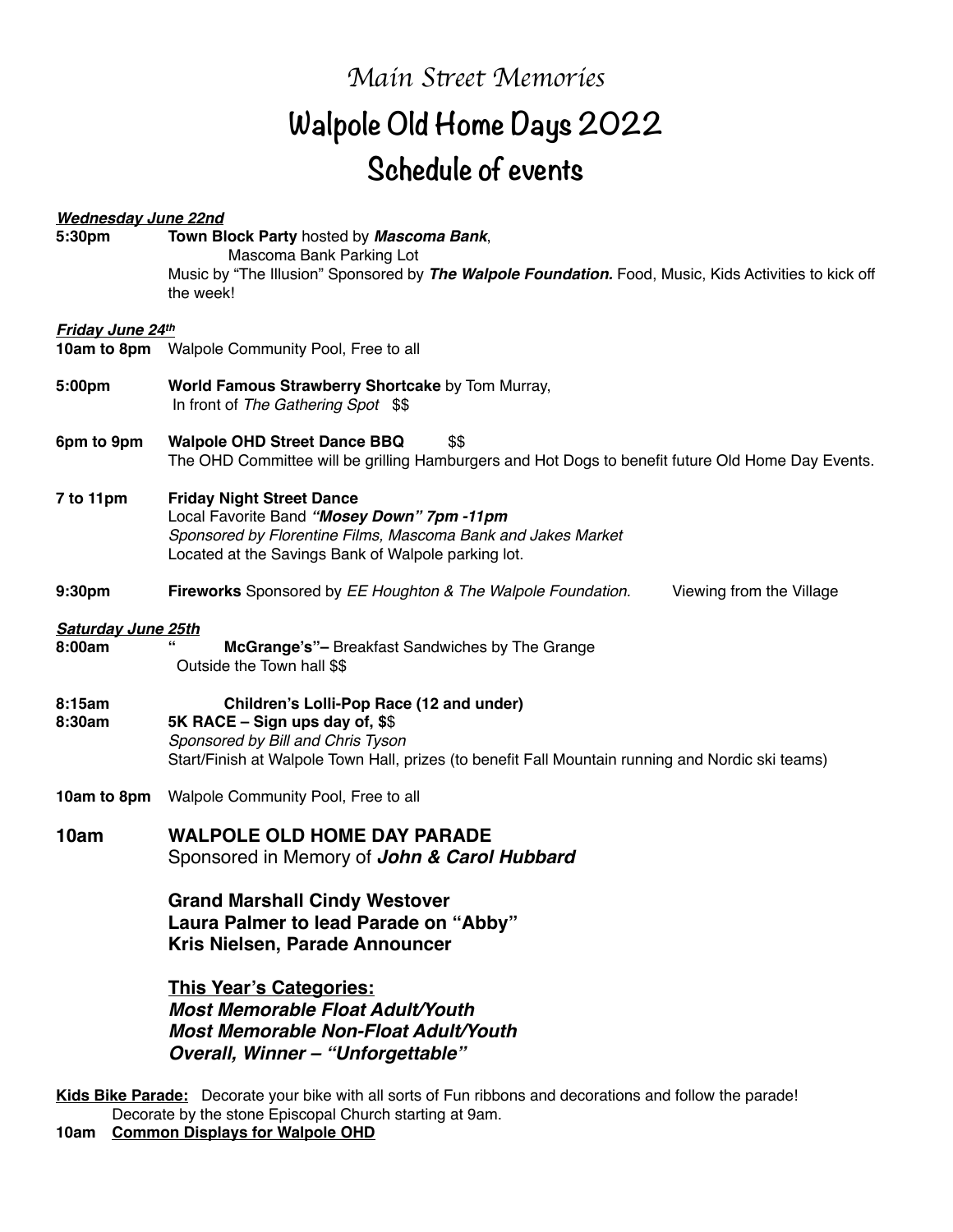*~Non-profits…educational, fundraising and food, Kid's activities~* 

|                         | FM Scholarship Fund                                                                                                                                                                                            | Ice Cream donated by WC                                                                                                                                                                                  |  |
|-------------------------|----------------------------------------------------------------------------------------------------------------------------------------------------------------------------------------------------------------|----------------------------------------------------------------------------------------------------------------------------------------------------------------------------------------------------------|--|
|                         | Fire/Auxiliary<br>Pinnacleview 4-H Clubs                                                                                                                                                                       | Popcorn, Cotton Candy, Drinks<br>Petting Zoo                                                                                                                                                             |  |
|                         | Hooper Hill Hoppers                                                                                                                                                                                            | Sausage, Hamburgers, Drinks                                                                                                                                                                              |  |
|                         | Hooper Institute                                                                                                                                                                                               | Exhibits and food                                                                                                                                                                                        |  |
|                         | FM Nordic Ski Team                                                                                                                                                                                             | Cow Plop Bingo                                                                                                                                                                                           |  |
|                         | <b>River Valley Seniors Home</b>                                                                                                                                                                               | Info                                                                                                                                                                                                     |  |
|                         | Women of Walpole<br>St. Johns Church                                                                                                                                                                           | Information and Raffle<br>Info and fundraising                                                                                                                                                           |  |
|                         | <b>Walpole PTG</b>                                                                                                                                                                                             | Dunk Tank                                                                                                                                                                                                |  |
|                         | <b>FMRHS Student Council</b>                                                                                                                                                                                   | tbd                                                                                                                                                                                                      |  |
|                         | <b>Horse Thieves Society</b>                                                                                                                                                                                   | Info and Membership                                                                                                                                                                                      |  |
|                         | <b>Walpole Town Library</b>                                                                                                                                                                                    | Info                                                                                                                                                                                                     |  |
|                         | Walpole Village School                                                                                                                                                                                         | <b>Snow Cones</b>                                                                                                                                                                                        |  |
|                         | FM Freshmen Exec Council                                                                                                                                                                                       | Face Painting & Baked Goods                                                                                                                                                                              |  |
| 11am                    | Children's Play Area and Equipment Display -Sponsored by Cold River Materials and Pinnacleview<br>Equipment~ Savings Bank of Walpole Parking Lot.                                                              |                                                                                                                                                                                                          |  |
| 11am                    | Firefighters Challenge, Stone Church Field ~Walpole Volunteer Fire Dept.                                                                                                                                       |                                                                                                                                                                                                          |  |
| 11am                    | Hayrides around town provided by Iron Kettle Farm                                                                                                                                                              |                                                                                                                                                                                                          |  |
| 11am                    | Town Offices "Rest Stop" by the War Memorial<br>Take a minute to sit and take a break.<br>The old wooden chairs will be sold by donation with funds going to the care of the trees on the common.              |                                                                                                                                                                                                          |  |
| 12:00pm                 | Pet Show- Sponsored in Memory of Robert Graves<br>Located on grassy area by small gazebo.                                                                                                                      |                                                                                                                                                                                                          |  |
|                         | ~Children's categories:<br>Largest Pet, Smallest Pet, Longest Tail, Best Costume, Pet Owner Look Alike, Most Enthusiastic Pet<br>Owner, Cutest pet, Judges' Choice Award                                       |                                                                                                                                                                                                          |  |
|                         | ~Adult categories:                                                                                                                                                                                             | Oldest Pet, Best Costume, Pet Owner Look Alike, Most Enthusiastic Pet Owner. Roxy Memorial Trophy                                                                                                        |  |
| 5:00pm                  | <b>Second Annual Alumni Softball Game</b><br>(Held at the Walpole Elementary Baseball Field)<br><b>Sponsored by The Hungry Diner</b>                                                                           |                                                                                                                                                                                                          |  |
|                         |                                                                                                                                                                                                                |                                                                                                                                                                                                          |  |
|                         | Even Stevens vs. The Odd Balls Coached by Steven Even Corey and Mike the Oddball Rogers!<br>Dean Prentiss to Announce the game, Hank Beecher behind the plate, and all the way from TN Gus<br>Rogers on first! |                                                                                                                                                                                                          |  |
|                         | additions always welcome! Baseball shirts provided!                                                                                                                                                            | If you went to Walpole or North Walpole schools, you could play! (Really anyone can play!) Send a<br>message to our Facebook page to sign up. Additional sign-up sheets will be around town. Last minute |  |
| <b>Sunday June 26th</b> |                                                                                                                                                                                                                |                                                                                                                                                                                                          |  |
| 8:00am                  | Pancake Breakfast - Town Hall<br>To benefit Pinnacleview 4-H                                                                                                                                                   | \$\$                                                                                                                                                                                                     |  |

**10am – 8pm** Walpole Community Pool – Free to All